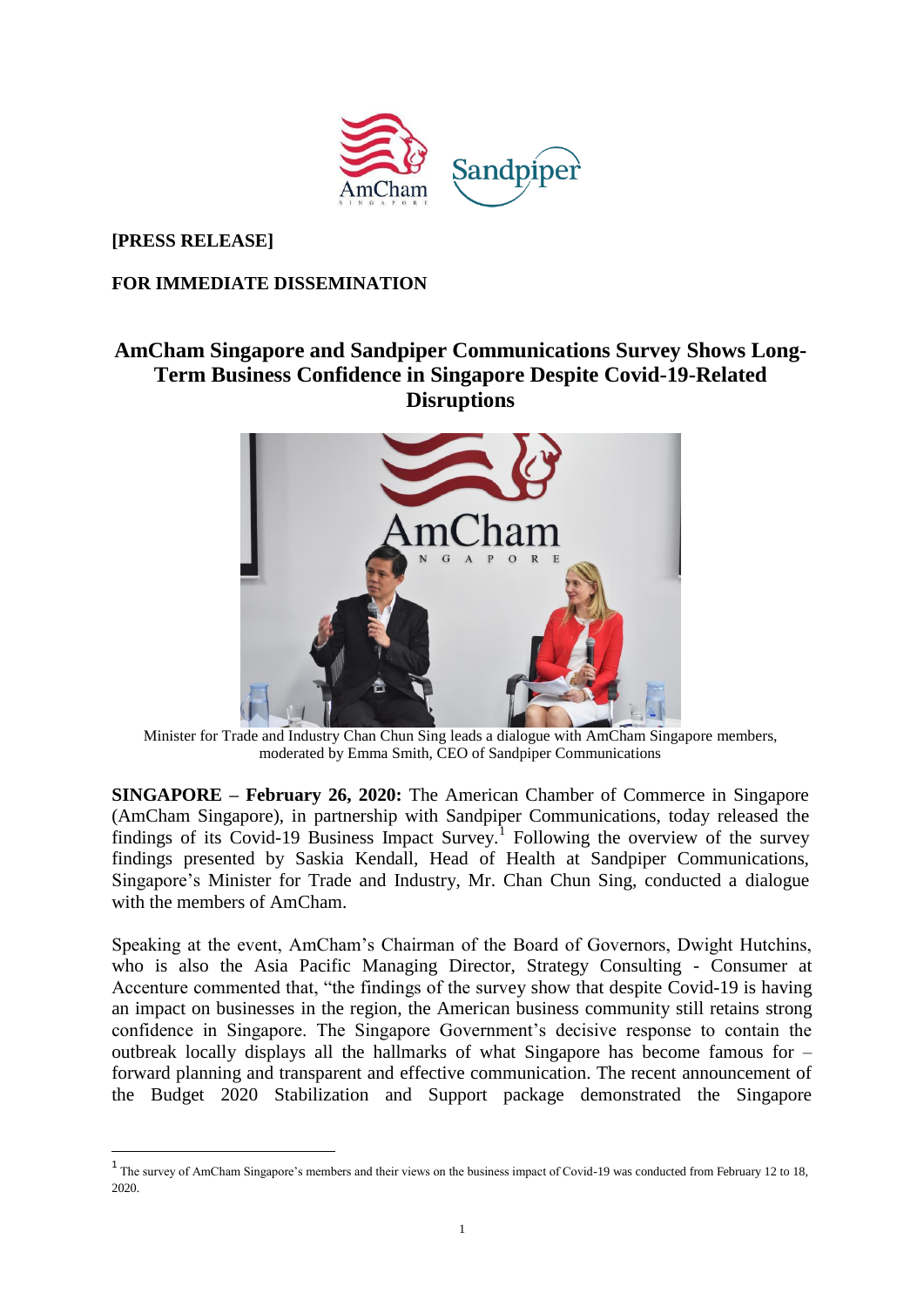Government's swift ability to support businesses as they try to weather this testing time in order to prime themselves for future growth opportunities during the recovery process."

During the dialogue, Emma Smith, CEO of Sandpiper Communications, commented that, "businesses in Singapore remain largely confident that at this time Covid-19 will not affect their reputation. Part of the reason for this may be that they are taking their responsibility to prevent transmission of the virus seriously. However, it is vital that companies carefully prepare for an outbreak including how they communicate this internally and externally."

"Companies feel that the perception of the severity of the outbreak in Singapore is worse outside of Singapore rather than within it. This underlined the confidence that business in Singapore has in government efforts, which has rightly received international praise, and Singapore as a business hub in the region. While international media coverage has focused on the numbers of cases, people in Singapore recognize the extensive efforts taken to trace each case and limit the spread, which inspires confidence not concern."

Minister for Trade and Industry Chan Chun Sing thanked businesses for their continued confidence in Singapore and reiterated that Singapore would remain open as a business hub. He added, "AmCham members shared with me their strong confidence in Singapore's economic fundamentals as well as their trust in our ability to tackle the Covid-19 situation and emerge stronger than before. I encourage our businesses and trade associations and chambers to support one another during these times, and work with the government to overcome the challenges we face. The government will also double down on our efforts to assist companies in building capabilities for the long-term, so that they are poised to take advantage of opportunities when the global economy recovers."

The survey finds that:

# **Impact to Business Operations**

- Covid-19 has "greatly impacted" business operations in Singapore for 21% of companies and "somewhat" impacted another 57%.
- Almost 32% of companies reported that Covid-19 has impacted their Asia Pacific business operations to a great extent.
- Companies are limiting ways staff could potentially be exposed to Covid-19 with 82% of companies putting off business travel *out of* Singapore.
- Respondents are cautious about business travel *to* Singapore with 40% of companies cancelling such travel plans.
- 63% of respondents saying they have already postponed or cancelled large-scale meetings or events in Singapore as a direct result of Covid-19.

#### **Economic Outlook**

- The majority of companies expect impact to their 2020 revenue, with 38% estimating a decrease between 1%-10%, and 20% of companies estimating a decrease of 11%-20%.
- 39% of companies have already started to re-evaluate their strategy for the remainder of 2020.

# **Companies' Perception of Singapore and the Singapore Government's Measures**

 98% of companies continue to hold long-term confidence in Singapore as a business hub.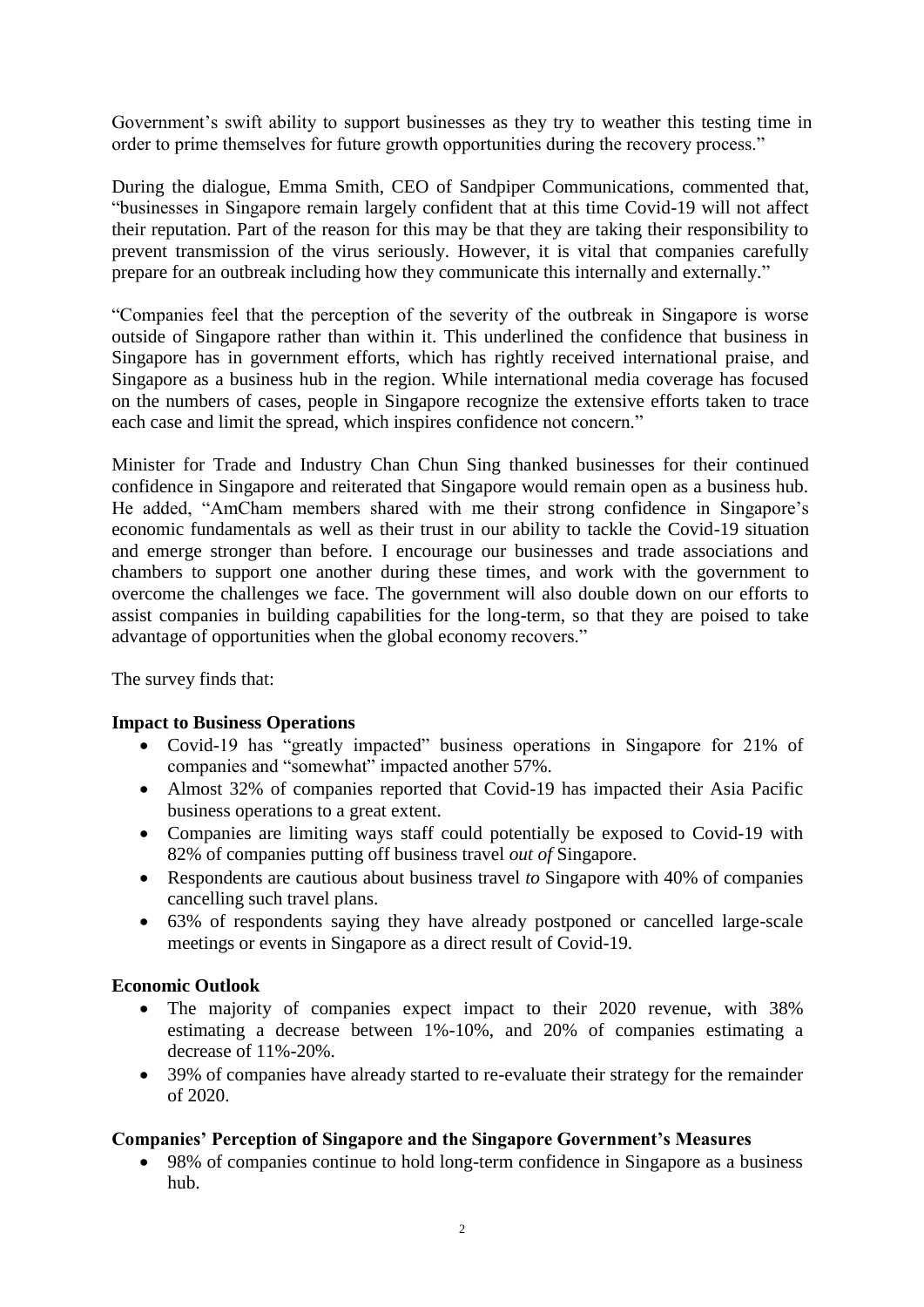- Companies find that the Singapore Government has been transparent and forwardleaning in communicating health and safety updates and addressing the potential economic impact:
	- o 97% of the companies think that the Singapore Government has been effective in communicating health and safety updates with respect to Covid-19.
	- o Almost 80% of companies think that the Singapore Government has been effective in addressing the potential economic impact of Covid-19.
- Almost 80% of companies felt that the perception of the severity of the outbreak in Singapore is worse outside of Singapore rather than within it.

Companies continue to monitor the Covid-19 situation closely and are following clear guidelines from the Singapore Government to ensure their employees' health and wellbeing. At the same time, business continuity and strategic planning must demonstrate resilience and take into account both short- and long-term business needs in light of the evolving international situation.

Overall, while AmCham Singapore member companies are experiencing challenges to their operations and revenue forecast for 2020, they have confidence in the Singapore Government's response and successful containment of Covid-19 in the community.

A copy of the survey report is available [here.](https://amcham.com.sg/amcham-publications/) Media may use photos from the event by accessing the QR code below.



**###**

#### *About AmCham Singapore*

Established in 1973, the American Chamber of Commerce in Singapore (AmCham Singapore) is the largest and the most active international business association in Singapore and Southeast Asia, with over 4,700 members representing more than 600 companies. Our Chamber is comprised of 13 industry-specific committees and conducts nearly 200 events per year.

AmCham is a forward-thinking, business-progressive association. Our mission is to create value for our members by providing advocacy, business insights, and connections. Our membership includes American companies and Singaporean and third-country companies with significant U.S. business interests. AmCham is an independent, non-partisan business organization. We are a member of the 28-chamber-strong AmChams of Asia Pacific (AAP).

Our goal is to provide the information and facilitate the access and connections that give members insight into the local, regional, and global operating environment, enhance their